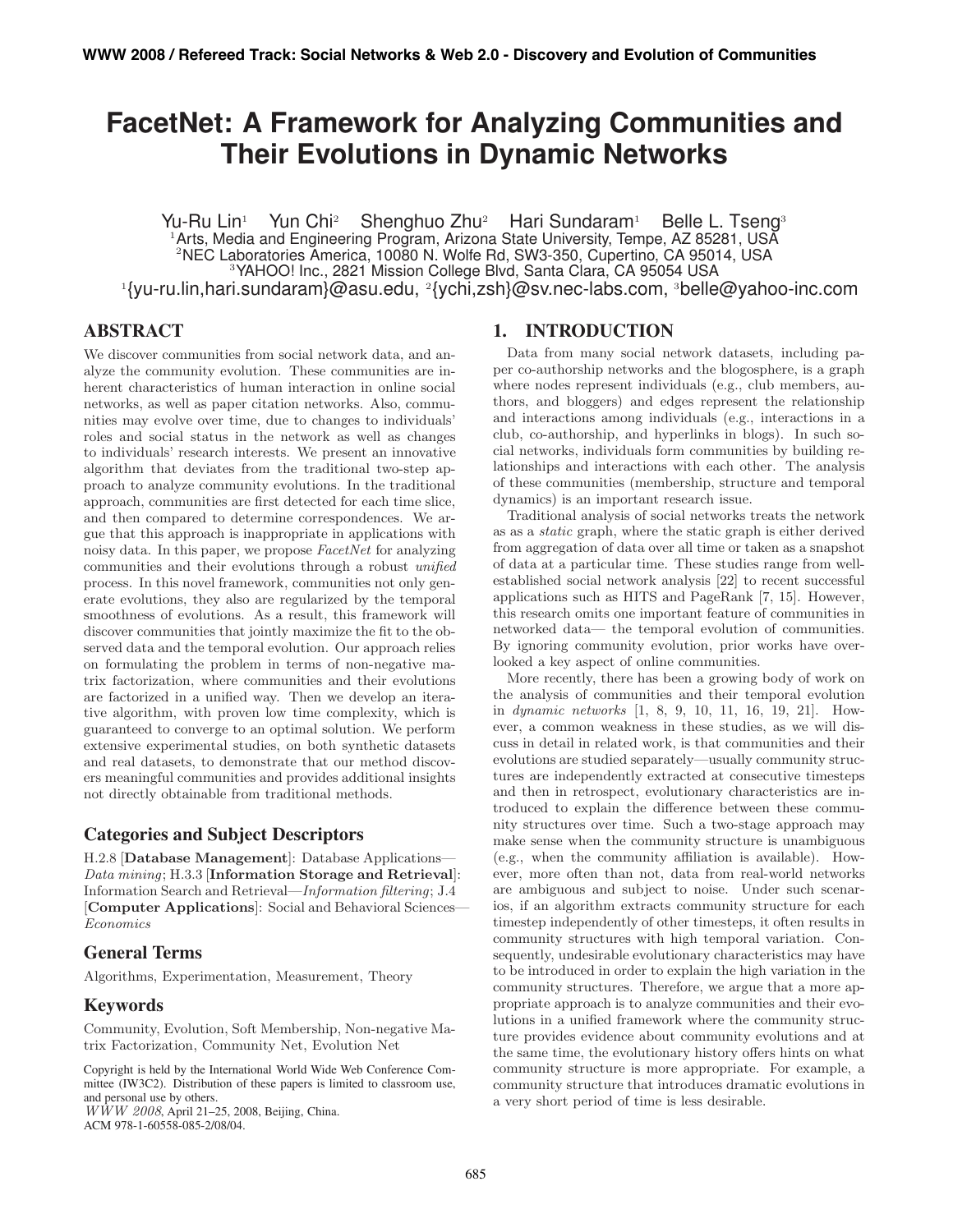Another common problematic issue in current community analysis techniques is that an individual is usually assigned to only one community at a time. On the contrary, an individual may be engaged in multiple communities at the same time. For example, a blogger who is a dance guru may also be an amateur photographer at the same time. Because of this, an individual who usually participates in multiple communities should be assigned to multiple communities at the same time. Therefore, instead of a hard community partition, we argue that a soft community membership is more informative, as it provides more details about how an individual participates in each of the communities.

In this paper, we propose a systematic framework for analyzing communities and their evolutions in dynamic networks, and we term our framework  $FacetNet^1$ . Our main contributions are threefold:

- 1. We introduce the FacetNet framework to analyze communities and their evolutions in a unified process. In our framework, the community structure at a given timestep  $t$  is determined both by the networked data at t and by the historic community evolution patterns. As a result, the discovered communities and their evolutions are more robust to noise and more reasonable (e.g., dramatic change in a short time is unlikely).
- 2. We extend the soft clustering algorithm by Yu et al. [24] from static graphs to dynamic networks. In contrast to a hard community partition, in our framework an individual can participate in multiple communities at the same time and with different participation levels. Similarly, an observed relationship is generated due to a combined effect from various communities. Based on the soft community membership, we further define two novel concepts—Community Net and Evolution Net—to represent community structures and their evolutions, respectively.
- 3. We provide an iterative algorithm that is guaranteed to converge to (local) optimal solutions to the proposed formulation. We prove the correctness and convergence of our algorithm and show that this algorithm has low time complexity. We also provide principled solutions to some practical issues, such as how to determine the number of communities and how to handle adding and removing of individuals in a dynamic network.

We use synthetic and real datasets (including a blog dataset and a paper co-authorship dataset) to demonstrate that compared to traditional methods, our framework provides more reasonable results on communities and their evolutions. We also show that our framework is able to discover interesting insights in dynamic networks that are not directly obtainable from existing methods.

The rest of the paper is organized at follows. First, we discuss related work. In Section 2, we describe our basic framework in detail. In Section 3, we introduce extensions of our framework to handle some practical issues. In Section 4, we provide experimental studies. Finally in Section 5, we give the conclusion.

## **Related Work**

Community formation has been extensively studied in various research areas such as social network analysis, Web community analysis, computer vision, etc. In social network analysis, an important research topic is to identify cohesive subgroups of individuals within a network where cohesive subgroups are defined as "subsets of actors among whom there are relatively strong, direct, intense, frequent, or positive ties" ([22]). Many approaches, such as cliquebased, degree-based, and matrix-perturbation-based, have been proposed to extract cohesive subgroups from social network [22]. Communities also play an important role in Web analysis. For example, Flake et al. [6] defined Web communities as "a set of sites that have more links to members of the community than to non-members", and proposed algorithms to identify Web communities based on a maximum flow/minmum cut framework. Newman et al. [13] defined a metric called modularity measure to quantify the strength of community structure which we will discuss in detail in a later section. In computer vision, community extraction is closely related to image segmentation problem. One effective method in this area is the spectral clustering algorithm [4, 5, 18, 25] where the eigenvectors of certain normalized similarity matrices are used for the clustering purpose. Later, White et al. [23] pointed out the close relationship between Newman's modularity and the spectral clustering and proposed several algorithms to combine the two approaches. Yu et al. [24] proposed a novel clustering framework on graphs where the cluster memberships are assigned in a probabilistic way. In Yu's framework, cluster memberships can be extracted in different resolutions, representing local or global cluster structures. A common issue in all the above studies is that they only analyzed static networks where no temporal analysis is used for evolution study. Another issue in these studies is that they treat community extraction as a graph partition problem and therefore always result in hard community memberships, which disallows an individual to participate multiple communities at the same time.

Recently, there exists a growing body of literature on analyzing communities and their evolutions in dynamic networks. Kumar et al. [8] studied the evolution of the blogosphere as a graph in terms of the change of characteristics, (such as in-degree, out-degree, strongly connected components), the change of communities, as well as the burstiness in blog community. Leskovec et al. [10] studied the patterns of growth for graphs in various fields and proposed generators that produce graphs exhibiting the discovered patterns. Palla et al [16] analyzed a co-authorship network and a mobile phone network, where both networks are dynamic, by using the clique percolation method (CPM). Toyoda et al. [21] studied the evolution of Web communities from a series of Web achieves by defining different types of community changes, such as emerge, dissolve, grow, and shrink, as well as a set of metrics to quantify such changes for community evolution analysis. Spiliopoulou et al. [19] proposed a framework, MONIC, to model and monitor cluster transitions over time. They defined a set of *external transitions* such as survive, split, disappear, to model transactions among different clusters and a set of internal transitions, such as size and location transitions to model changes within a community. Asur et al. [1] introduced a family of events on both communities and individuals to characterize evolution of communities. They also defined a set of metrics to measure the

 ${}^{1}FacetNet$  stands for "a Framework for Analyzing Communities and EvoluTions in dynamic NETworks".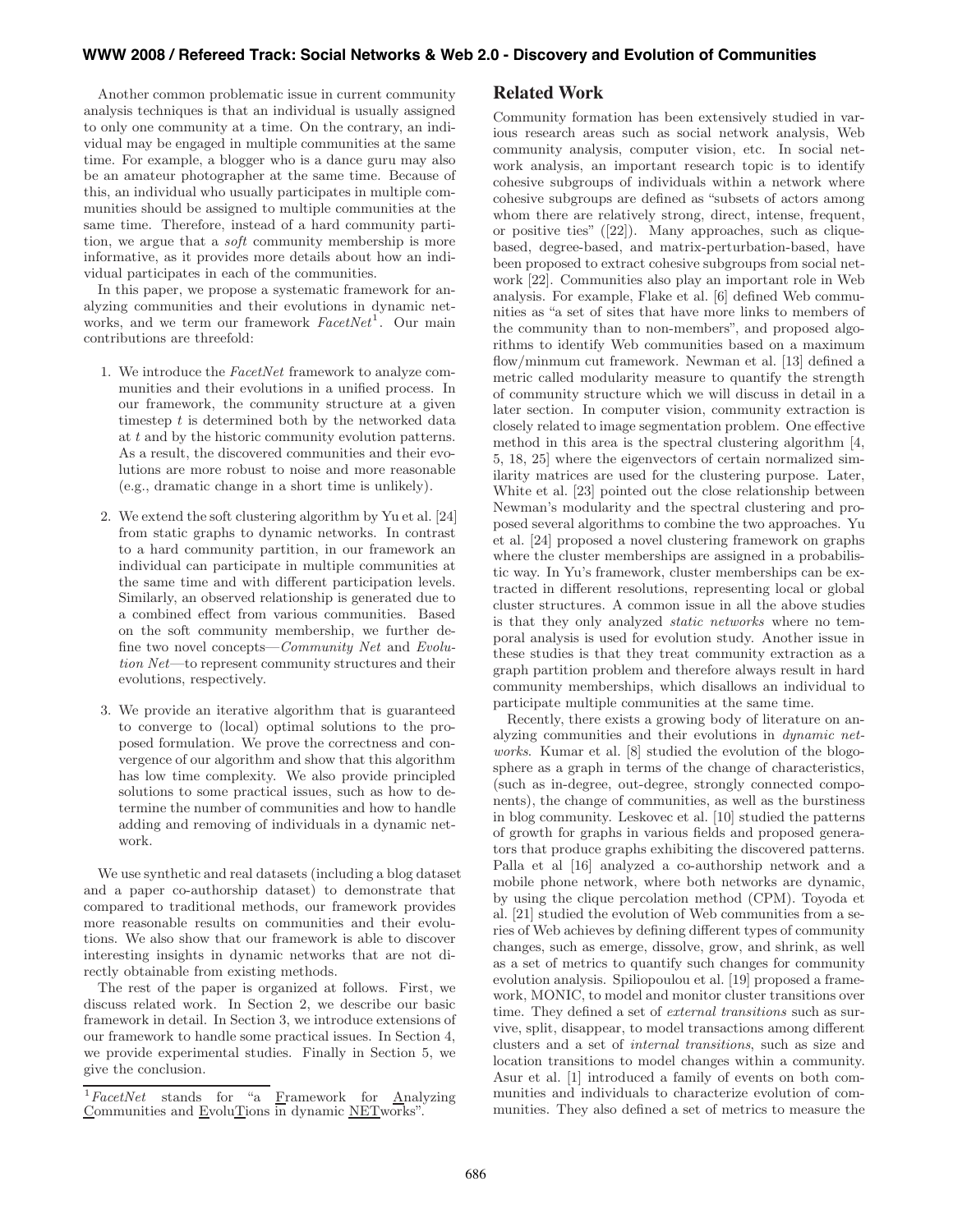stability, sociability, influence and popularity for communities and individuals. Sun et al. [20] proposed a parameterfree algorithm, GraphScope, to mine time-evolving graphs where the Minimum Description Length (MDL) principle is employed to extract communities and to detect community changes. Mei et al. [12] extracted latent themes from text and used the evolution graph of themes for temporal text mining. All these studies, however, have a common weak point—community extraction and community evolution are analyzed in two separated stages. That is, when communities are extracted at a given timestep, historic community structure, which contains valuable information related to current community structure, is not taken into account.

There are some recent studies on evolutionary embedding and clustering that are closely related to our work. In [17], Sarkar et al. proposed a dynamic method that embeds nodes into latent spaces where the locations of the nodes at consecutive timesteps are regularized so that dramatic change is unlikely. In [2], Chakrabarti et al. proposed the first evolutionary clustering methods where the cluster membership at time  $t$  is influenced by the clusters at time  $t-1$ . Chi et al. [3] extended similar ideas and proposed the first evolutionary spectral clustering algorithms. They used graph cut as a metric for measuring community structures and community evolutions. All these studies differ from our work in that they regularize the current community membership at time t by using historic community membership indirectly. In Chakrabarti et al.'s evolutionary hierarchical clustering algorithm, historic community structure affects the tree-node merging step in the current time. In their evolutionary  $k$ means clustering algorithm, historic centroids affect the kmean process at the current time. In Chi et al.'s algorithms, certain eigenvectors, instead of the community structure, are regularized over time. In the work of Sarkar et al., although the relationship among nodes in latent spaces is preserved over time, the issue of communities are not directly addressed. In contrast, in our proposed framework, the community membership itself is directly regularized over time.

# **2. FORMULATION**

## **2.1 Notation**

First, a note on notations. In this paper, we use lower-case letters, e.g.,  $x$ , to represent scalars, vector-formed letters, e.g.,  $\vec{v}$ , to represent vectors, and upper-case letters, e.g.,  $W$ , to represent matrices. Both  $w_{ij}$  and  $(W)_{ij}$  represent the element at the *i*-th row and *j*-th column of  $W$ . We use vec  $(W)$  to denote the vectorization of  $W$ , i.e., stacking the columns of  $W$  into a column vector. A subscript  $t$  on a variable, e.g.,  $W_t$  or  $w_{t;ij}$ , denotes the value of that variable at time t. However, to avoid notation clutter, we try not to use the subscript  $t$  unless it is needed for clarity.

We assume that edges in the networked data are associated with discrete timesteps. We use a snapshot graph  $\mathcal{G}_t(\mathcal{V}_t, \mathcal{E}_t)$  to model interactions at time t where in  $\mathcal{G}_t$ , each node  $v_i \in V_t$  represents an individual and each edge  $e_{ij} \in \mathcal{E}_t$ denotes the presence of interactions between  $v_i$  and  $v_j$ . Assuming  $\mathcal{G}_t$  has n nodes, we use a matrix  $W \in \mathcal{R}_+^{n \times n}$  (which is short for  $W_t$ ) to represent the similarity between nodes in  $\mathcal{G}_t$ , where  $w_{ij} > 0$  if  $e_{ij} \in \mathcal{E}_t$  and otherwise  $w_{ij} = 0$ . Without loss of generality, we assume that  $\sum_{i,j} w_{ij} = 1$ . Over time, the interaction history is captured by a sequence of snapshot graphs  $\langle \mathcal{G}_1, \cdots, \mathcal{G}_t, \cdots \rangle$  indexed by time.

## **2.2 Basic Formulation**

As mentioned in the introduction, we want to analyze communities and their evolutions in a unified process. That is, at time  $t$ , we prefer a community structure so that the community evolution from  $t-1$  to  $t$  is not unreasonably dramatic. To achieve this goal, we propose to use the community structure at time t-1 (already extracted) to regularize the community structure at current time  $t$  (to be extracted). To incorporate such a regulation, we introduce a cost function to measure the quality of community structure at time t, where the cost consists of two parts—a snapshot cost and a temporal cost:

$$
cost = \alpha \cdot \mathcal{CS} + (1 - \alpha) \cdot \mathcal{CT}
$$
 (1)

This cost function is first proposed by Chakrabarti et al. [2] in the context of evolutionary clustering. In this cost function, the snapshot cost  $\mathcal{CS}$  measures how well a community structure fits  $W$ , the observed interactions at time  $t$ . The temporal cost  $\mathcal{CT}$  measures how consistent the community structure is with respect to historic community structure (at time  $t-1$ ). The parameter  $\alpha$  is set by the user to control the level of emphasis on each part of the total cost.

#### *2.2.1 Snapshot Cost*

A community structure at time  $t$  should fit  $W$  well, where  $W$  is the observed interaction (similarity) matrix at time  $t$ . This requirement is reflected in the snapshot cost  $\mathcal{CS}$  in the cost function Eq. (1). We first describe how we model the community structure and how we define the snapshot cost.

Assume there exist  $m$  communities at time  $t$ . We further assume that the interaction (similarity)  $w_{ij}$  is a combined effect due to all the  $m$  communities. That is, we approximate  $w_{ij}$  using a mixture model  $w_{ij} \approx \sum_{k=1}^{m} p_k \cdot p_{k \to i} \cdot p_{k \to j}$ , where  $p_k$  is the prior probability that the interaction  $w_{ij}$  is due to the k-th community,  $p_{k\rightarrow i}$  and  $p_{k\rightarrow j}$  are the probabilities that an interaction in community k involves node  $v_i$  and  $v_j$ , respectively. Written in a matrix form, we have  $W \approx X \Lambda X^T$ where  $X \in \mathcal{R}_+^{n \times m}$  is a non-negative matrix with  $x_{ik} = p_{k \to i}$ and  $\sum_i x_{ik} = 1$ . In addition,  $\Lambda$  is an  $m \times m$  non-negative diagonal matrix with  $\lambda_k = p_k$ , where  $\lambda_k$  is short for  $\lambda_{kk}$ . Matrices X and  $\Lambda$  (or equivalently, their product  $X\Lambda$ ) fully characterize the community structure in the mixture model. This model was first proposed by Yu et al. in [24].



Figure 1: Schematic illustration of soft communities: (a) the original graph, (b) the bipartite graph with two communities, and (c) how to approximate an edge  $(w_{34})$ 

In Fig. 1, we use a toy example with 6 nodes and 2 communities to illustrate this model of community structure. For a general graph (a), we use a special bipartite graph (b) to approximate (a). Note that (b) has two more nodes, i.e.,  $c_1$  and  $c_2$ , corresponding to the two communities. However,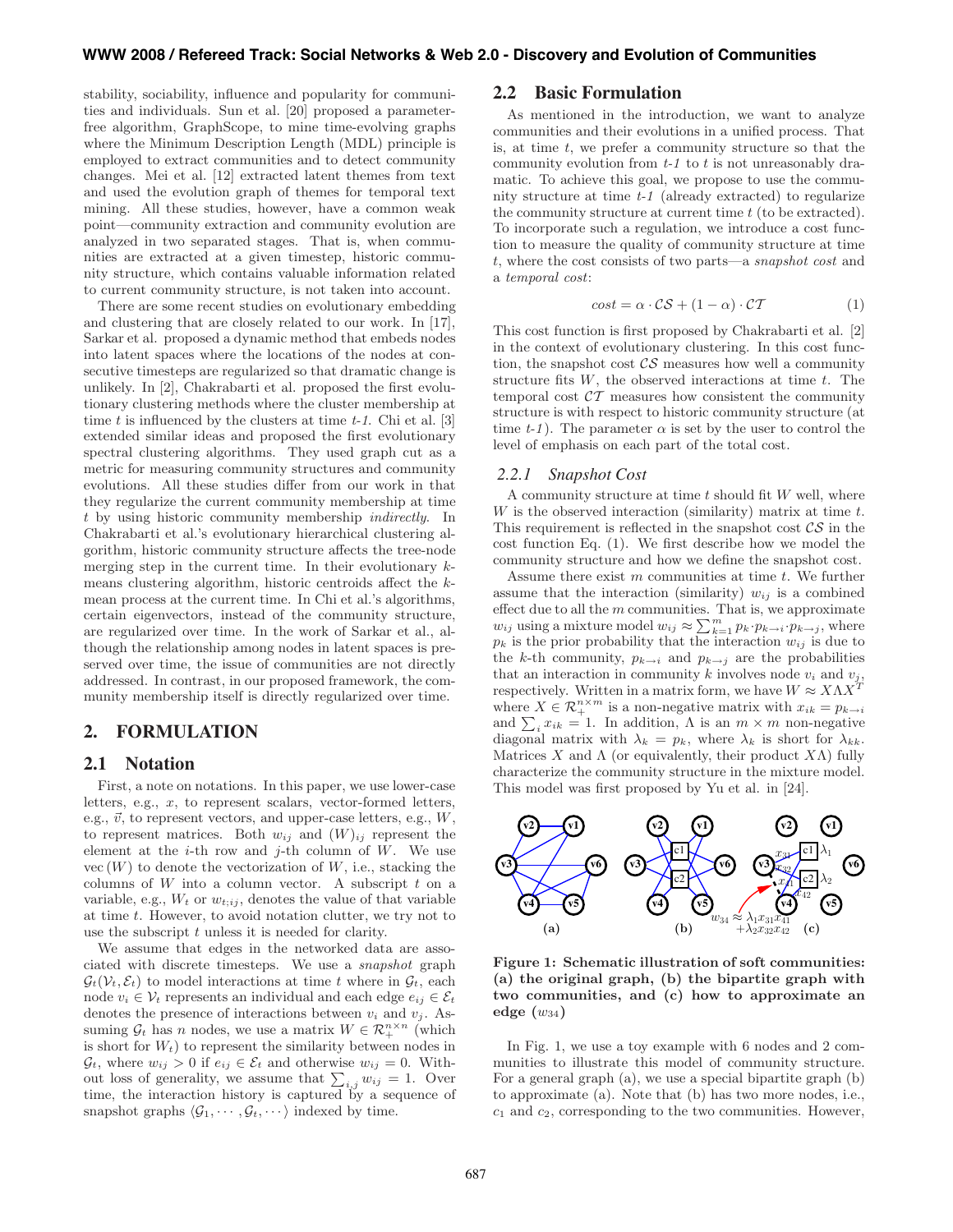because (b) is a bipartite graph (i.e., an edge can only occur between a node  $v$  and a community  $c$ ), it has less degree of freedom and so it is a more parsimonious explanation of (a). In  $(c)$ , we show how an edge  $w_{34}$  is generated in the mixture model as the sum of  $\lambda_1 x_{31} x_{41}$  and  $\lambda_2 x_{32} x_{42}$ . Equivalently, we are approximating  $W$ , which has rank  $n$ , by a product in the form of  $X\Lambda X^T$ , which has rank m. Based on this model, we define the snapshot cost  $\mathcal{CS}$  as the error introduced by such an approximation, i.e.,

$$
\mathcal{CS} = D(W \parallel X \Lambda X^T)
$$

where  $D(A||B) = \sum_{i,j} (a_{ij} \log \frac{a_{ij}}{b_{ij}} - a_{ij} + b_{ij})$  is the KLdivergence between  $A$  and  $B$ . So the snapshot cost is high when the approximate community structure  $X\Lambda X^T$  fails to fit the observed data W well.

#### *2.2.2 Temporal Cost*

In the cost function Eq. (1), the temporal cost  $\mathcal{CT}$  is used to regularize the community structure so that it is less probable for unreasonably dramatic community evolution from time  $t-1$  to  $t$ . We propose to achieve this regularization by defining  $CT$  as the difference between the community structure at time  $t$  and that at time  $t-1$ . Recall that the community structure is captured by  $X\Lambda$ . Therefore, with  $Y = X_{t-1}\Lambda_{t-1}$ , the temporal cost is defined as

$$
\mathcal{CT} = D(Y \| X \Lambda)
$$

where  $D$  is the KL-divergence as defined before. So the temporal cost  $CT$  is high when there is a dramatic change of community structure from time  $t-1$  to  $t$ .

# *2.2.3 Putting It Together*

Putting the snapshot cost  $\mathcal{CS}$  and the temporal cost  $\mathcal{CT}$ together, we have an optimization problem as to find the best community structure at time t, expressed by X and  $\Lambda$ , that minimizes the following total cost

$$
cost = \alpha \cdot D(W||X\Lambda X^T) + (1 - \alpha) \cdot D(Y||X\Lambda)
$$
 (2)

subject to  $X \in \mathcal{R}_+^{n \times m}$ ,  $\sum_i x_{ik} = 1$ , and  $\Lambda$  being an m-by $m$  non-negative diagonal matrix. Solving this optimization problem is the core of our FacetNet framework.

# **2.3 Justification**

We now provide two interpretations to the cost function Eq. (2), one from the point of view of information theory and the other from that of probabilistic generative model.

## *2.3.1 An Information Theory Interpretation*

In information theory, the KL-divergence  $D(P||Q)$  is also known as the relative entropy, and it represents the information gain if we use the precise distribution  $P$  instead of the approximate model  $Q$  (where  $Q$  tries to model  $P$ ). In our community structure,  $X\Lambda X^T$  is the marginal distribution induced from the bipartite model and it tries to approximate W. As a result,  $D(W||X\Lambda X^T)$  gives us the information gain (or the error introduced) from our community structure  $X\Lambda X^T$  to the true distribution W. A higher information gain suggests a larger error introduced by  $X\Lambda X^T$ and therefore implies a higher snapshot cost  $\mathcal{CS}$ .

Similarly, in  $D(Y||X\Lambda)$ , Y represents the community structure at time  $t-1$ . When we try to use the current community structure  $X\Lambda$  to explain Y, if the information gain from  $X\Lambda$ to Y is larger, then the change of community structure from

time  $t-1$  to  $t$  will be more dramatic, and therefore the temporal cost  $\mathcal{CT}$  will be higher.

# *2.3.2 A Probabilistic Interpretation*

Next we provide a probabilistic interpretation of our framework by using a first-order Markov generative model. The basic ideas are that (1) the currently observed data  $W_t$  is generated from the current community structure following a certain distribution and (2) the current community structure at time  $t$  is generated by using the community structure at time t-1 as the prior distribution.

Let  $U_t$  be the community parameters at time t and  $U_{t-1}$ be those at time  $t-1$ . The goal is then to estimate the unseen parameters  $U_t$ , given  $W_t$  and  $U_{t-1}$ , i.e.,

$$
U^* = \underset{U_t}{\arg \max} \log P(W_t, U_t | U_{t-1})
$$

We further assume a first-order Markov model, as illustrated in Fig. 2, and we have  $P(W_t, U_t|U_{t-1}) = P(W_t|U_t)P(U_t|U_{t-1}).$ Therefore the log-likelihood function can be written as

$$
L(U_t) = \log P(W_t | U_t) + \log P(U_t | U_{t-1}) \tag{3}
$$



Figure 2: Schematic illustration of the probabilistic model, where  $U = (X, \Lambda)$ 

In our model,  $U_{t-1} = (X_{t-1}, \Lambda_{t-1})$  and  $U_t = (X_t, \Lambda_t)$ . Under the above probabilistic model, we have the following theorem, whose proof is given in the Appendix.

THEOREM 1. Under the assumptions that

- (1) vec  $(W_t)$  follows a multinomial distribution with parameter  $\theta_t$ , where  $\theta_t = \text{vec}\left(X_t \Lambda_t X_t^T\right)$ , and
- (2) vec  $(X_t \Lambda_t)$  follows a Dirichlet distribution with parameter  $\phi_t$ , where  $\phi_t = \nu \text{vec}(X_{t-1}\Lambda_{t-1}) + 1$  and  $\nu = (1 \alpha$ )/ $\alpha$ ;

the parameter estimation of  $X_t$  and  $\Lambda_t$  by maximum a posterior  $(MAP)$  in Eq. (3) is equivalent to that by minimizing the cost function in Eq.  $(2)$ .

## **2.4 Solution**

In this subsection, we first provide an iterative algorithm to solve the optimization problem defined by Eq. (2) and then show the time complexity of our algorithm.

#### *2.4.1 An Iterative Algorithm*

In our algorithm, we use the following update rules and as stated in the following theorem, in each iteration, the algorithm updates the values of X and  $\Lambda$  in such a way that the cost function defined in Eq. (2) is monotonically decreased.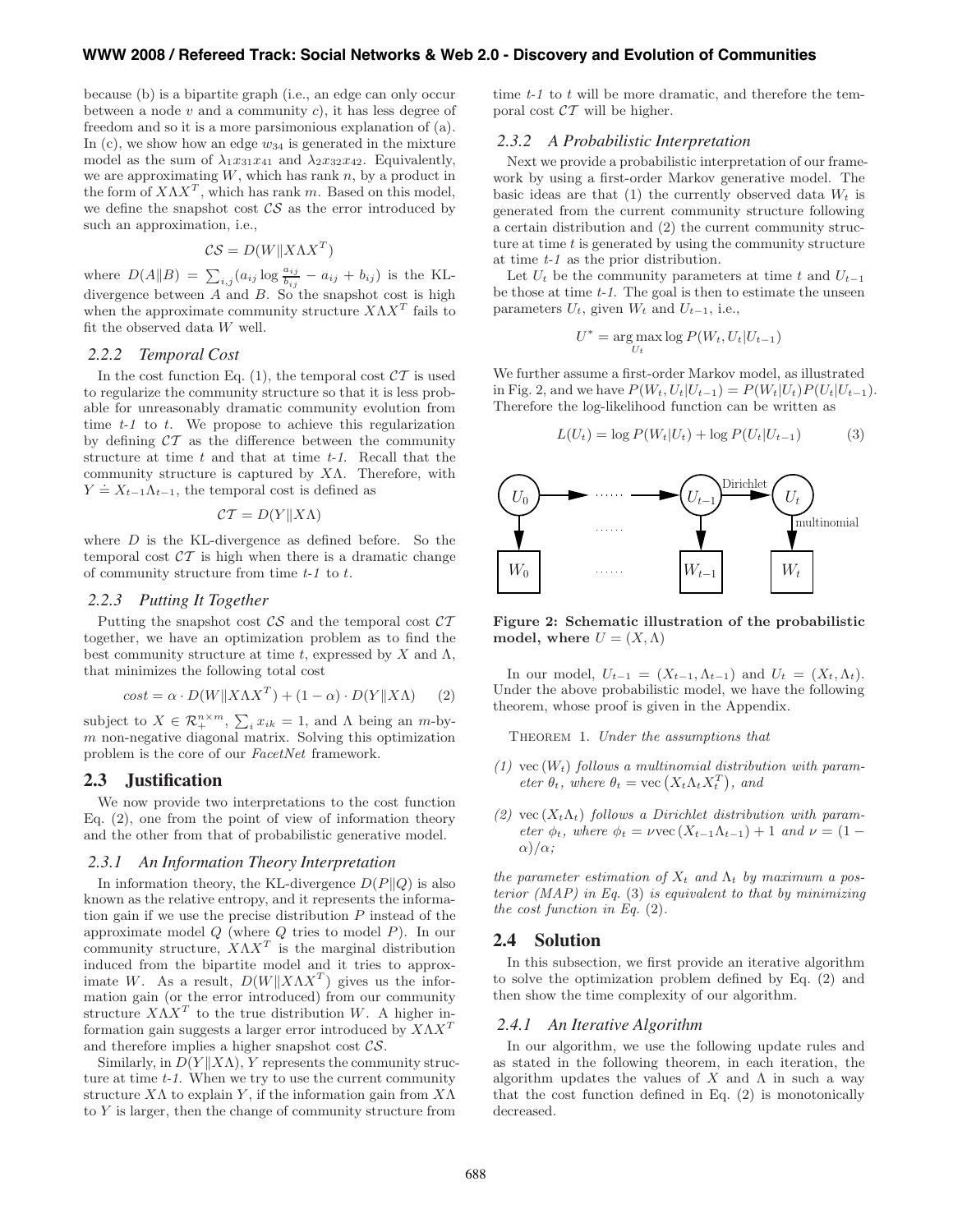#### **WWW 2008 / Refereed Track: Social Networks & Web 2.0 - Discovery and Evolution of Communities**

THEOREM 2. The following update rules will monotonically decrease the cost function defined in Eq. (2) and therefore converge to an optimal solution to the objective function:

$$
x_{ik} \leftarrow x_{ik} \cdot 2\alpha \cdot \sum_{j} \frac{w_{ij} \cdot \lambda_k \cdot x_{jk}}{(X\Lambda X^T)_{ij}} + (1 - \alpha) \cdot y_{ik} \tag{4}
$$

then normalize such that  $\sum$  $x_{ik} = 1, \forall k$ 

$$
\lambda_k \leftarrow \lambda_k \cdot \alpha \cdot \sum_{ij} \frac{w_{ij} \cdot x_{ik} \cdot x_{jk}}{(X\Lambda X^T)_{ij}} + (1 - \alpha) \cdot \sum_i y_{ik} \qquad (5)
$$

then normalize such that  $\sum_{k=1}^{\infty} \lambda_k = 1$ . k

The proof for the correctness and the convergence of the above update rules is skipped due to space limit.

## *2.4.2 Time Complexity*

We now show the time complexity for each iteration of the updates in Theorem 2. The most time-consuming part is to compute  $(X\Lambda X^T)_{ij}$  for all  $i, j \in \{1, \ldots, n\}$ . However, it turns out that we do not have to compute  $(X\Lambda X^T)_{ij}$  for each pair of  $(i, j)$ , thanks to the sparseness of W. In W, the number of non-zero elements is the number of edges in the snapshot graph, which we denote by  $\ell$ . Then for each nonzero  $w_{ij}$ , we compute the corresponding  $(X \Lambda X^T)_{ij}$ , which takes  $O(m)$  time with m being the number of communities. As a result, the total complexity is  $O(\ell m)$ . If we consider  $m$ , the number of communities, to be a constant and if the degree of nodes in the snapshot graph is bounded by another constant, then the complexity is reduced to  $O(n)$ , i.e., linear in the number of nodes in the snapshot graph.

# **2.5 Communities and Their Evolutions**

After obtaining the solution to Eq. (2) by using our algorithm in Theorem 2, here are the ways we utilize the solution to analyze communities and their evolutions.

#### *2.5.1 Community Membership*

Assume we have computed the result at time  $t-1$ , i.e.,  $(X_{t-1}, \Lambda_{t-1})$ , and the result at time t, i.e.,  $(X_t, \Lambda_t)$ . In addition, we define a diagonal matrix  $D_t$ , whose diagonal elements are the row sums of  $X_t \Lambda_t$ , i.e.,  $d_{t;ii} = \sum_j (X_t \Lambda_t)_{ij}$ . Then we claim that the *i*-th row of  $D_t^{-1}X_t\Lambda_t$  indicates the soft community memberships of  $v_i$  at time t. We illustrate this by using an example shown in Fig. 3. Recall that in the bipartite graph at time  $t$  (the right side of Fig. 3(a)), the weights of edges connecting  $v_i$  to  $c_1$ ,  $c_2$ , and  $c_3$  represent the joint probability  $P(v_i, c_1)$ ,  $P(v_i, c_2)$ , and  $P(v_i, c_3)$ . The  $D_t^{-1}$  part normalizes this joint probability to get  $P(c_1|v_i)$ ,  $P(c_2|v_i)$ , and  $P(c_3|v_i)$ , i.e., the conditional probability that  $v_i$  belongs to  $c_1$ ,  $c_2$ , and  $c_3$ , respectively. And this conditional probability is exactly the soft community membership we are looking for. Furthermore, we can see that the  $i$ -th diagonal element of  $D_t$  provides information about the level of activity of  $v_i$  at time  $t$ .

#### *2.5.2 Community Net*

The community structure itself, on the other hand, is expressed by  $\Lambda_t X_t^T D_t^{-1} X_t \Lambda_t$ . For this we again look at the bipartite graph at time  $t$  (the right side of Fig. 3(a)). Induced from this bipartite graph,  $X_t \Lambda X_t^T$  gives a marginal distribution on the subgraph with nodes  $\{v_1,\ldots,v_6\}$  in order to approximate  $W_t$ . In a dual fashion, also induced from



Figure 3: Schematic illustration of communities and their evolutions: (a) two bipartite graphs at time  $t-1$ and time  $t$  (merged by  $v_i$ 's), (b) the Community Net at time  $t$  induced by the bipartite graph at time  $t$ , and (c) the Evolution Net from  $t-1$  to t induced by the two bipartite graphs

this bipartite graph,  $\Lambda_t X_t^T D_t^{-1} X_t \Lambda_t$  gives a marginal distribution on the subgraph with nodes  ${c_1, c_2, c_3}$  (Fig. 3(b)) and this is exactly the community structure we are looking for. We call this induced subgraph on the community nodes  $(i.e., {c_1, c_2, c_3})$  a *Community Net*. Note that to induce the community net, each node  $v_i$  participates in all the communities, with different levels. This is more reasonable than traditional methods in which each node can only contribute to a single community.

#### *2.5.3 Evolution Net*

To derive the community evolutions, we align the two bipartite graphs, that at time  $t-1$  and that at time  $t$ , side by side by merging the corresponding network nodes  $v_i$ 's, as illustrated in Fig. 3(a). Then a natural definition of community evolution (from  $c_{t-1;i}$  at time  $t-1$  to  $c_{t;j}$  at time t) is the probability of starting from  $c_{t-1;i}$ , walking through the merged bipartite graphs, and reaching  $c_{t,j}$ . Such a walking process produces what we call the Evolution Net to represent community evolutions, as illustrated in Fig.  $3(c)$ . A simple derivation shows that  $P(c_{t-1,i}, c_{t,j}) = (\Lambda_{t-1} X_{t-1}^T D_t^{-1} X_t \Lambda_t)_{ij}$ and  $P(c_{t,j}|c_{t-1,i})=(\hat{X}_{t-1}^T \hat{D}_{t-1}^{-1} \hat{X}_t \hat{\Lambda}_t)_{ij}$ . Again, each node and each edge contribute to the evolution from  $c_{t-1;i}$  to  $c_{t;i}$ . That is, all individuals and all interactions are related to all the community evolutions, with different levels. We believe this is more reasonable than how community evolutions are derived in traditional methods. In tradition methods, usually the intersection and union of community members at different time are used alone to compute community evolutions, with a questionable assumption that all members in a community should be treated with identical importance.

# **3. EXTENSIONS**

In this section we introduce two extensions to our basic framework in order to handle inserting and removing of individuals and to determine the number of communities in a dynamic network over time.

## **3.1 Inserting and Removing Nodes**

In real applications, it occurs very often that some new individuals join a dynamic network (e.g., a new author in a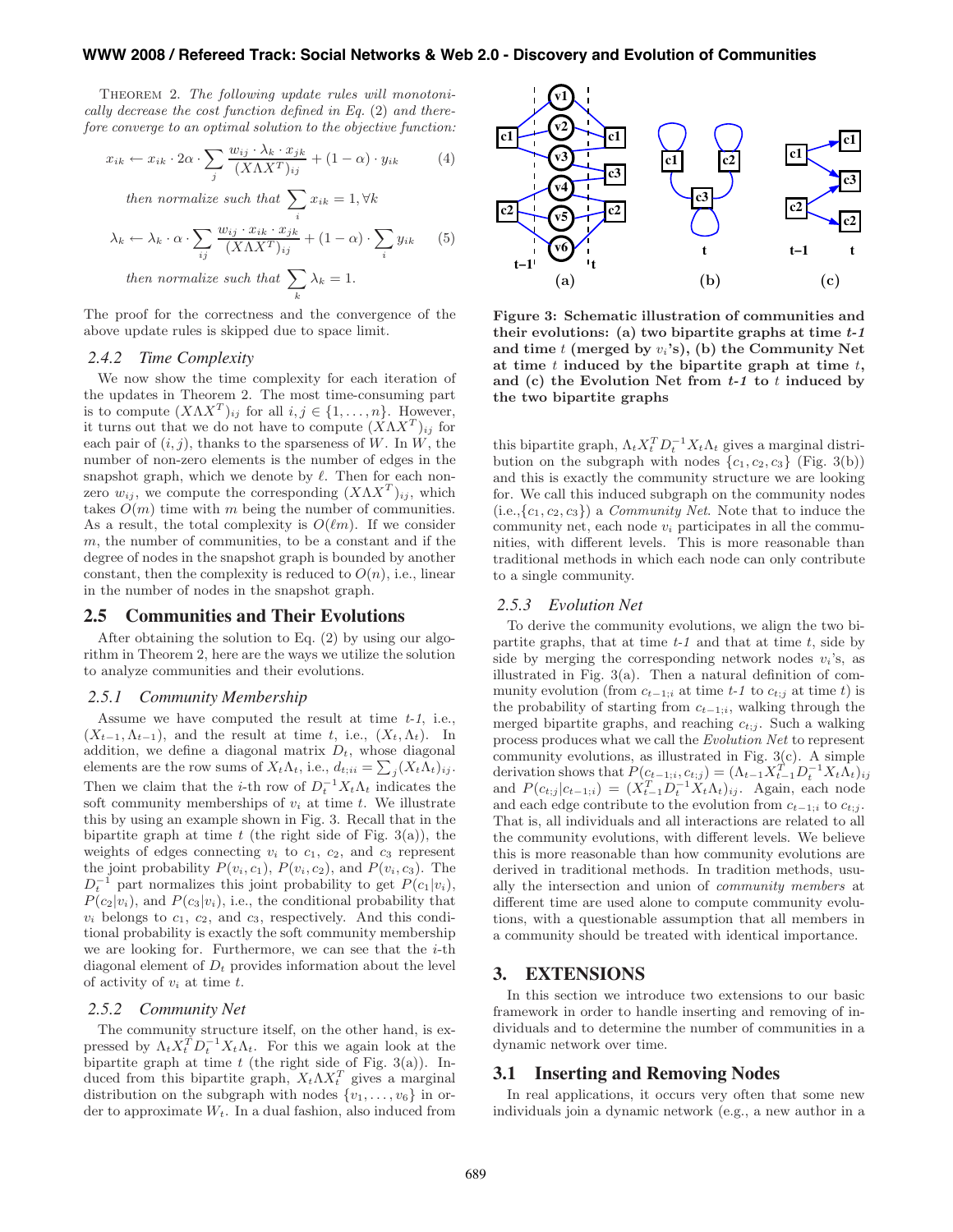paper co-authorship network) and existing ones leave (e.g., a blogger who stops blogging). We provide the following heuristic techniques in our algorithm to handle such inserting and removing of nodes.

Assume that at time  $t$ , out of the  $n$  nodes in the network,  $n_1$  existing nodes are removed from and  $n_2$  new nodes are inserted into the network. We first handle the  $n_1$  removed nodes by removing the corresponding  $n_1$  rows from Y in Equations (4) and (5) to get Y'. Next, we scale Y' to get Y'' so that Y'' is a valid joint distribution, i.e.,  $Y'' =$  $\tilde{Y}'/\sum_{ij} y'_{ij}$ . The basic idea behind this heuristic is that we assume the  $n_1$  nodes are randomly selected, independent of their community membership. Under such an assumption,  $Y''$  is a conditional distribution, conditioning on the remaining  $n - n_1$  nodes in the network. To add the  $n_2$  nodes, we pad  $n_2$  rows of zeros to Y'' to get  $\hat{Y}$ . This heuristic is actually equivalent to assuming that these  $n_2$  nodes have already existed at time t-1 but as isolated nodes.

#### **3.2 Changing Community Numbers**

So far we have assumed that the number of communities, m, is given beforehand by the user. However, such an assumption will limit the scope of application of our framework. In this subsection we try to answer two questions: how to automatically determine the number of communities at a given time  $t$  and how to revise our framework to allow the number of communities to change in different timesteps.

#### *3.2.1 Soft Modularity*

In [13], Newman et al. introduces an elegant concept, the *modularity*  $Q$ , to measure the goodness of a community partition  $\mathcal{P}_m$  where Q is defined as

$$
Q(\mathcal{P}_m) = \sum_{k=1}^m \left[ \frac{\mathcal{A}(V_k, V_k)}{\mathcal{A}(V, V)} - \left( \frac{\mathcal{A}(V_k, V)}{\mathcal{A}(V, V)} \right)^2 \right] \tag{6}
$$

with  $\mathcal{A}(V_p, V_q) = \sum_{i \in V_p, j \in V_q} w_{ij}$ . Basically, Q measures the deviation between the chance for edges among communities to be generated due to the community structure and the chance for the edges to be generated randomly. Extensive experimental results  $[13, 23]$  have demonstrated that  $Q$  is an effective measure for the community quality, where a maximal Q is a good indicator of the best community structure and therefore the best community number m.

Here we extend the concept of modularity to handle soft membership by defining a *Soft Modularity*  $Q_s$ :

$$
Q_s = Tr \left[ \left( D^{-1} X \Lambda \right)^T W (D^{-1} X \Lambda) \right]
$$

$$
- \vec{1}^T W^T (D^{-1} X \Lambda) (D^{-1} X \Lambda)^T W \vec{1}
$$
(7)

where 1 is a vector whose elements are all ones.  $Q_s$  has the following nice property, whose proof is given in the Appendix.

THEOREM 3. The  $Q_s$  defined in Eq. (7) has the same probabilistic interpretation as the  $Q$  defined in Eq.  $(6)$ , but in the context of soft community membership. In addition,  $Q_s$  is a generalized modularity in that  $Q_s$  is identical to  $Q$ when  $D^{-1}X\Lambda$  becomes a hard community membership (i.e., each row of  $D^{-1}X\Lambda$  has one 1 and m-1 zeros).

So to detect the best community number  $m$  at time  $t$ , we run our algorithm for a range of candidates for m and pick the best one determined by  $Q_s$ .

## *3.2.2 Extended Formulas*

If we allow different community numbers at time  $t$  and  $t-1$ , then we have to revise Eq.  $(2)$  accordingly because in Eq.  $(2)$ , the term  $D(Y||X\Lambda)$  requires Y (the community structure at t-1) and  $X\Lambda$  (the community structure at t) to have the same number of columns and therefore the same number of communities. To solve this issue, we first define  $Z \doteq$  $X_{t-1}\Lambda_{t-1}X_{t-1}^T$  and then revise the cost function to be

$$
cost = \alpha \cdot D(W \parallel X \Lambda X^T) + (1 - \alpha) \cdot D(Z \parallel X \Lambda X^T)
$$
 (8)

The basic idea is that when the community numbers are different at time  $t$  and  $t$ -1, instead of regularizing the community structure itself, we regularize the marginal distribution induced by the community structure at time t (i.e.,  $X\Lambda X^{T}$ , which approximates  $W_t$ ) so that it is not too far away from that at time  $t$ -1  $(X_{t-1}\Lambda_{t-1}X_{t-1}^T)$ . For the cost function given in Eq. (8), the following update rules are used.

THEOREM 4. The following update rules will monotonically decrease the cost function defined in Eq. (8) and therefore converge to an optimal solution to the objective function.

$$
x_{ik} \leftarrow x_{ik} \cdot \sum_{j} \frac{(\alpha \cdot w_{ij} + (1 - \alpha) \cdot z_{ij}) \cdot \lambda_k \cdot x_{jk}}{(X\Lambda X^T)_{ij}} \tag{9}
$$

then normalize such that  $\sum$  $x_{ik} = 1, \forall k$ 

$$
\lambda_k \leftarrow \lambda_k \cdot \sum_{ij} \frac{(\alpha \cdot w_{ij} + (1 - \alpha) \cdot z_{ij}) \cdot x_{ik} \cdot x_{jk}}{(X\Lambda X^T)_{ij}} \qquad (10)
$$
  
then normalize such that  $\sum_k \lambda_k = 1$ .

The proof for the correctness and the convergence of the above update rules is skipped due to space limit.

# **4. EXPERIMENTAL STUDIES**

In this section, we use several synthetic datasets, a blog dataset, and a paper co-authorship dataset to study the performance of our FacetNet framework.

## **4.1 Synthetic Datasets**

#### *4.1.1 Synthetic Dataset # 1*

We start with the first synthetic dataset, which is a *static* network, to illustrate some good properties of our framework. This dataset was first studied by White et al. [23] and is shown in Fig. 4(a). The network contains 15 nodes which roughly form 3 communities— $C1$ ,  $C2$ , and  $C3$ — where edges tend to occur between nodes in the same community. We first check our soft modularity measure. We apply our algorithm to the network with various community numbers  $m$ and the resulting  $Q_s$  values are plotted in Fig. 4(b). In addition, in Fig.  $4(b)$  we also show the modularity values  $Q$  that are reported by White et al. in [23]. As can be seen from the plot, both  $Q_s$  and Q show distinct peaks when  $m = 3$ , which corresponds to the correct community number.

Next, after our algorithm correctly partitions the 15 nodes into three communities, we illustrate the soft community membership by studying two communities among the three—  $C1 = \{6, 7, 8, 9, 10\}$  and  $C2 = \{11, 12, 13, 14, 15\}$ . In Fig. 4(a), we use the same circle shape to represent these 10 nodes but use different gray levels to indicate their community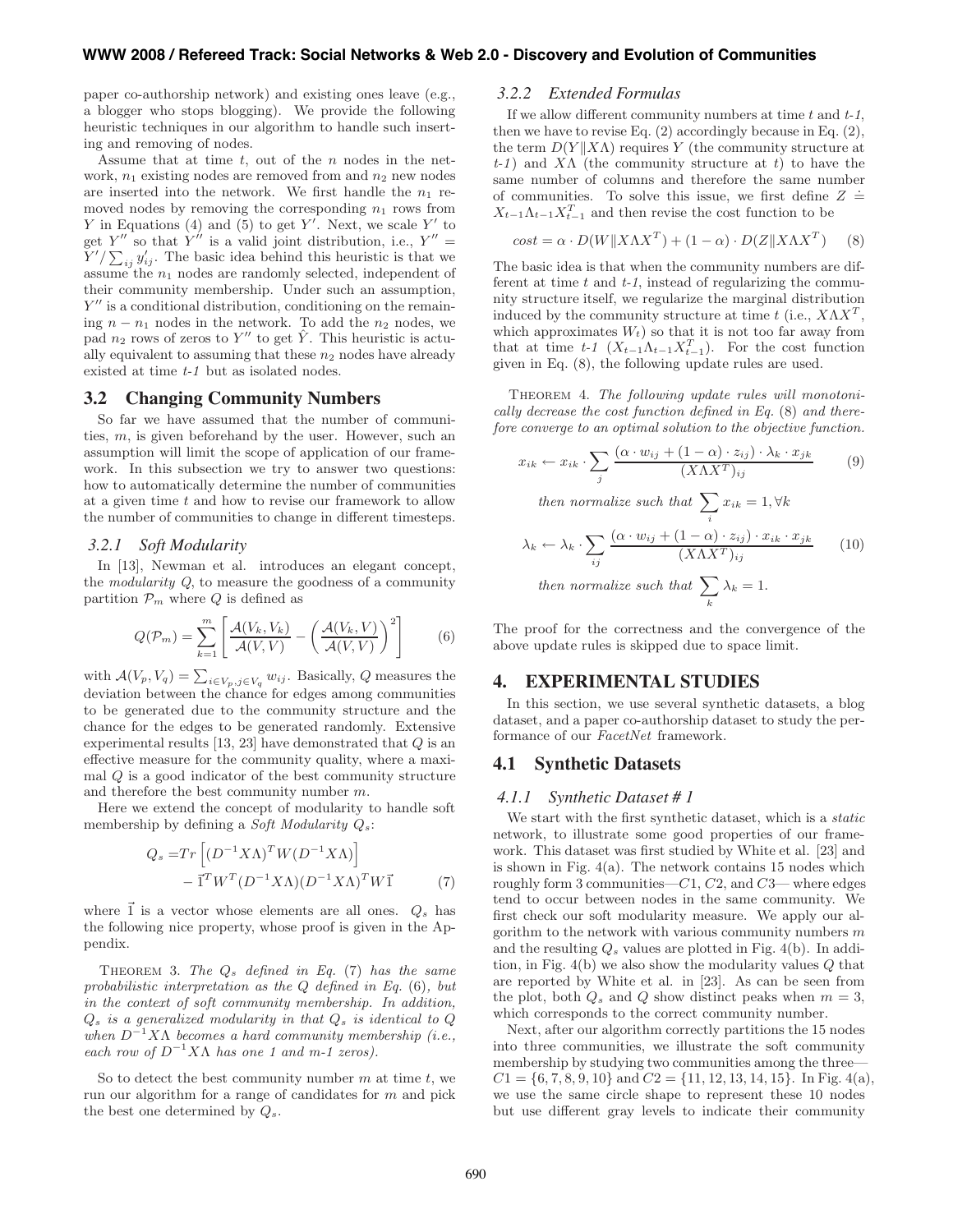

Figure 4: (a) The synthetic dataset (b) Modularity and soft modularity under different community numbers

membership—we use white color to illustrate the level that a node belongs to C1 and dark color to show the level that a node belongs to C2. As can be seen, while node 7, node 14, and node 15 have very clear community memberships, node 10 and node 13, who are on the boundary between C1 and C2, have rather fuzzy membership. That is, our algorithm is capable of assigning meaningful soft membership to a node to indicate to which level the node belongs to a certain community.

## *4.1.2 Synthetic Dataset # 2*

The second dataset is generated according to the description by Newman et al. in [13]. This dataset contains 128 nodes, which are divided 4 communities of 32 nodes each. We generate data for 10 consecutive timesteps. In each timestep from 2 to 10, dynamics are introduced in the following way: from each community we randomly select 3 members to leave their original community and to join randomly the other three communities. Edges are added randomly with a higher probability  $p_{in}$  for within-community edges and a lower probability  $p_{out}$  for between-community edges. However, the average degree for the nodes is set to 16. As a result, a single parameter  $z$ , which represents the mean number of edges from a node to nodes in other communities, is enough to describe the data.

Because we have the ground truth for the community membership at each timestep, we directly study the accuracy of the community structure obtained by our framework. We compare our *FacetNet* framework with 3 baseline algorithms. The first baseline, which we call EvolSpec, is the evolutionary spectral clustering algorithm proposed by Chi et al. [3]. Because EvolSpec is an evolutionary version of the Normalized Cut (NCut) algorithm by Shi et al. [18], we take NCut as our second baseline. Similarly, FacetNet is essentially an evolutionary version of the soft clustering method  $(SNMF)$  by Yu et al. [24], we take  $S NMF$  as our third baseline. Notice that FacetNet and EvolSpec are evolutionary algorithms whereas NCut and SNMF are not—NCut and SNMF work on each snapshot graph independently of other snapshot graphs. In addition, to make the results comparable, for FacetNet and SNMF we convert the soft membership into  $0/1$  indicators by assigning each node to the community it most likely belongs to. Furthermore, in all the experiments, for *FacetNet* and *EvolSpec* we set  $\alpha$  to be 0.9. Fig. 5(a) and 5(b) show the accuracy and standard error of the community membership obtained by the four algorithms for two datasets generated with  $z = 3$  and  $z = 5$ , respectively. The accuracy is computed by the mutual information between the derived community membership and the ground



Figure 5: Mutual information with respect to the ground truth over 10 timesteps when (a)  $z = 3$  and (**b**)  $z = 5$ 

truth, where a higher mutual information indicates better accuracy. From the figures we can see that when  $z = 3$ , i.e., when there is less noise and hence the community structure is easy to detect, both FacetNet and EvolSpec have accuracy improved starting from the second timestep, which suggests that an evolution framework is beneficial in this dynamic network. In comparison, NCut and SNMF have relatively flat accuracy over all timesteps, with *NCut* slightly outperforms *SNMF*. For the data where  $z = 5$ , there are more edges going between communities and therefore the community structure is more difficult to detect. From Fig. 5(b) we can see that although at the first few timesteps FacetNet does not perform as good as EvolSpec, as time going further, FacetNet starts to outperform EvolSpec. This suggests that the benefits of FacetNet accumulates over time more than EvolSpec. In addition, as for the case with  $z = 3$ , when  $z = 5$ , both *FacetNet* and *EvolSpec* clearly outperform their non-evolutionary version, NCut and SNMF.



Figure 6: Running time for networks of different sizes (a) time per iteration (sec) and (b) number of iterations until converge

Next, we study the time performance of FacetNet. We repeat the above experiment over a family of networks of various sizes (node numbers). In Fig. 6(a) we show the average running time per iteration of our algorithm on networks with different sizes. In  $6(b)$  we showed the number of iteration needed for convergence when the convergence criterion is that the change between two consecutive iterations is below a threshold of 1e-5. As can be seen, first, the running time per iteration scales linearly with the size of network, which validates our theoretical analysis in Section 2; second, the number of iteration needed for convergence is insensitive to the network size, which implies that the overall running time of our algorithm scales linearly to the size of network.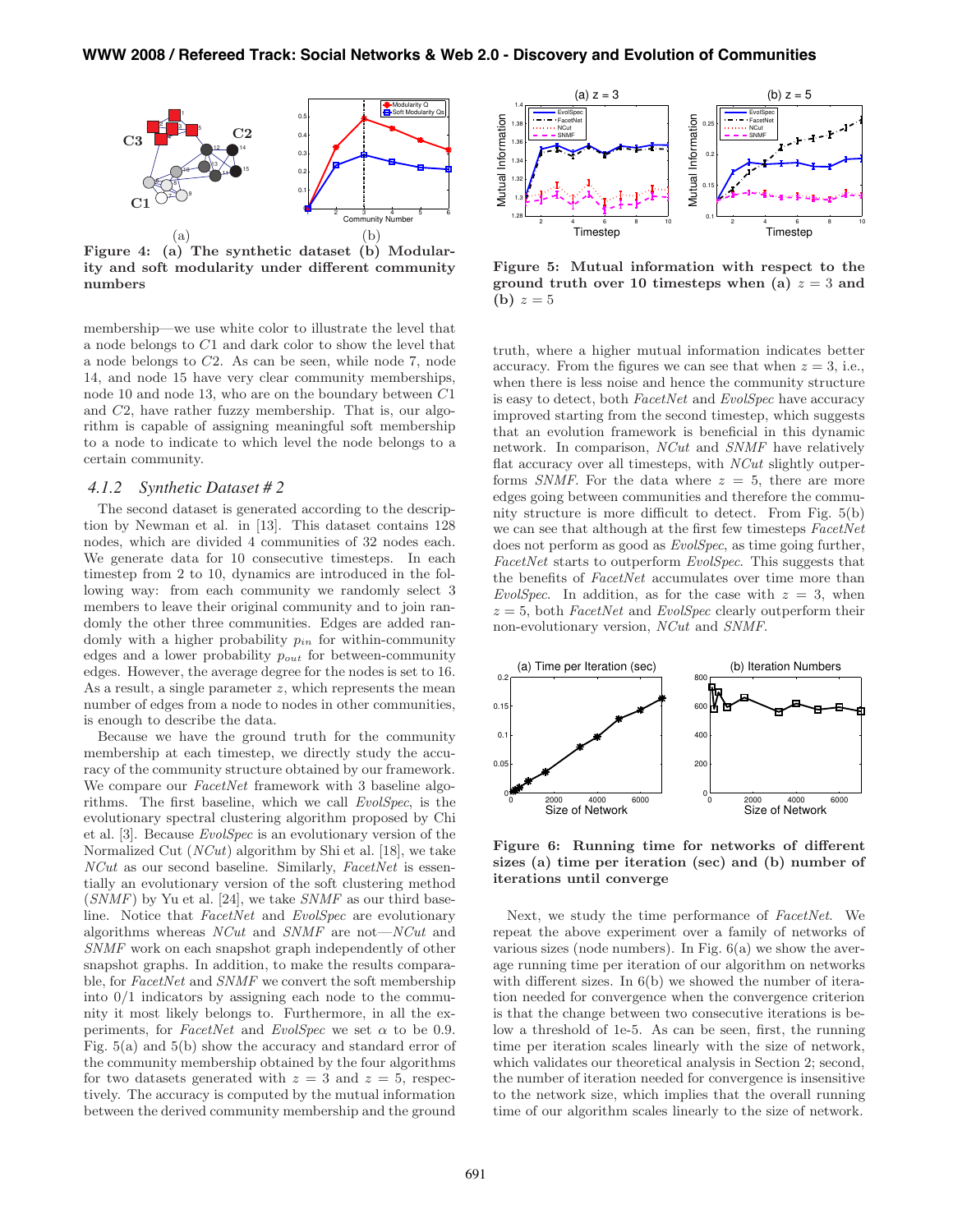## **4.2 NEC Blog Dataset**

The blog data was collected by an NEC in-house blog crawler. Given seeds of manually picked highly ranked blogs, the crawler discovered blogs that are densely connected with the seeds, resulting in an expanded set of blogs that communicate with each other. The crawler then continued monitoring for new entries over a long time period. This NEC blog data set contains 148,681 entry-to-entry links among 407 blogs crawled during 12 consecutive month (a timestep is one month), between August 2005 and September 2006. Following [14], we define W by  $w_{ij} = \tilde{w}_{ij} / \sum_{p,q} \tilde{w}_{pq}$  where  $\tilde{w}_{ii} = 1, \tilde{w}_{ij} = \exp(-1/(\gamma \cdot l_{ij}))$  if  $e_{ij} \in \mathcal{E}_t$ , and otherwise  $\tilde{w}_{ij} = 0$ . In the formula,  $l_{ij}$  is the edge weight (e.g., # of links) of  $e_{ij}$  and  $\gamma$ , which is set to 0.2, is a parameter to control marginal effect when  $l_{ij}$  is increased.



Figure 7: (a) Soft modularity and (b) mutual information under different  $\alpha$  for the NEC dataset

We start with analyzing the overall picture of the dataset. We first aggregate all the edges over all timesteps into a single network and apply our algorithm to compute the soft modularity score  $Q_s$  under different community numbers. As can be seen in Fig.  $7(a)$ , a clear peak shows when the community number is 4. We draw the aggregated graph in Fig. 8, according to the main community each blog most likely belongs to. In addition, in Table 1 we list the top keywords, measured by the tf-idf score, that occur in the posts of these four communities. It seems that C1 focuses on technology, C2 on politics, C3 on international entertainment, and C4 on digital libraries.



Figure 8: Four communities in the NEC dataset

Next, we analyze the blog data as a dynamic network. After studying the content of the blogs, we find that the above

Table 1: Top keywords among the four communities in the NEC dataset, sorted by the tf-idf score

|    | adsense, beta, skype, firefox, msn, rss, aol, yahoo, google, ebay, desk-<br>top, wordpress, voip, feeds, myspace, podcasting, technorati, search,<br>engine, browser, ads, gmail, windows, os, developer, venture, market-<br>ing, apple, podcasts, developers, engines, mac, publishers, ceo, linux              |
|----|-------------------------------------------------------------------------------------------------------------------------------------------------------------------------------------------------------------------------------------------------------------------------------------------------------------------|
| C2 | gop, uranium, hezbollah, democrats, rove, cia, republicans, saddam,<br>gaeda, tax, republican, iragi, roberts, bush, clinton, irag, senate,<br>troops, terrorists, administration, terrorist, wilson, conservative, taxes,<br>liberal, intelligence, israel, terror, iran, weapons, war, soldiers                 |
| C3 | shanghai, robots, installation, japan, japanese, architecture, art, chi-<br>nese, china, saudi, phones, filed, mobile, games, korea, rfid, sex, green,<br>camera, sound, cell, body, africa, phone, entertainment, film, gay, in-<br>dia, fuel, archive, design, elections, flash, device, water, wireless, south |
| C4 | library, learning, digital, resources, collection, conference, staff, com-<br>munities, students, session, books, database, access, survey, university,<br>science, canada, myspace, articles, education, technologies, knowledge,<br>filed, virtual, tools, research, david, learn, services, flickr, computers  |

four communities stay rather stable over all the timesteps. This effect is partially due to the way these blogs are selected by our focused crawler—our crawler chose to crawl a densely connected subgraph of the blogosphere where each node in the subgraph has large number of links and high level of interaction intensities. Therefore, most of the selected blogs belong to some well-known bloggers and they seldom move around between communities. We apply our FacetNet algorithm on the data with different  $\alpha$ . And we compute the mutual information between the extracted communities at each timestep and the four communities shown in Fig. 8. Fig. 7(b) shows the results under  $\alpha$ =0.1, 0.5, and 0.9. As can be seen, as  $\alpha$  increases, our algorithm emphasizes less on the temporal smoothness and as a result, the community structure has higher variation over time. In addition, as  $\alpha$ increases, the communities at each timestep deviate further from the communities obtained from the aggregated data. These results on one hand justify our arguments in the introduction section and on the other hand demonstrate that our FacetNet framework is capable of controlling the tradeoff between the snapshot cost and the temporal cost in the cost function Eq. (1).



Figure 9: The Evolution Net of the NEC dataset when (a)  $\alpha = 1$  and (b)  $\alpha = 0.5$ 

Fig. 9 shows the Evolution Net derived from our framework when  $\alpha=1$  and 0.5 ( $\alpha=1$  means no temporal smoothness is considered). In the Evolution Net, the size of a node is proportional to  $\lambda_k$  and it represents the size of the corresponding community. The edge label indicates the probability of a transition from the source community at  $t-1$  to the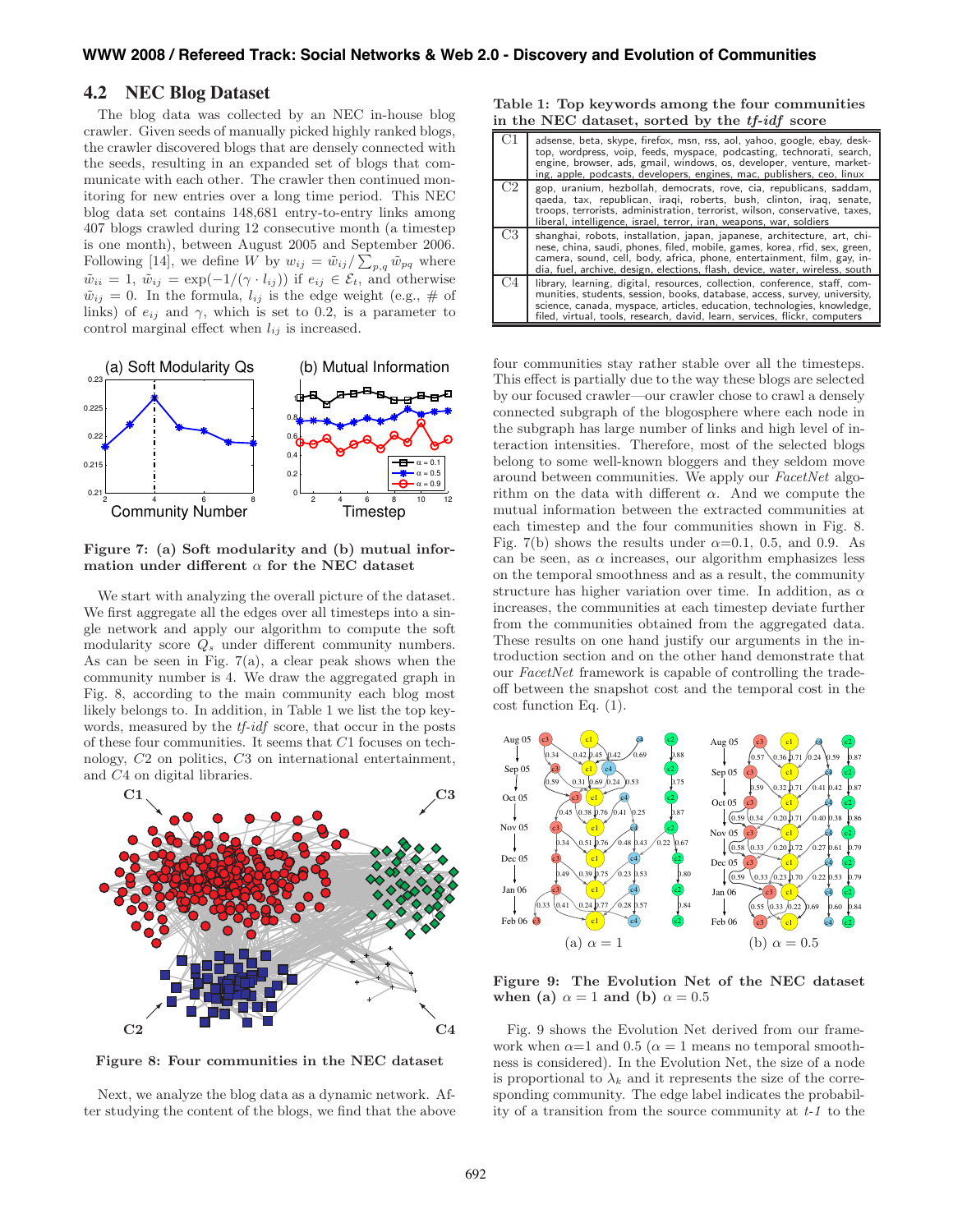

Figure 10: The Community Net for the NEC dataset in September 2005

target community at t. (To avoid clutter, we did not show edges with probabilities less than  $(0.2)$ . From Fig.  $9(a)$  we see that when no temporal smoothness is considered, C4 disappeared at the second timestep (Sep 05) and re-appeared in the third timestep (Oct 05). However, by carefully examining the original data, we did not find any significant events so support such changes. Therefore, we conjecture that these changes are due to the data noises at the second timestep, which triggered the algorithm to split  $C1$  into two communities and merge C4 to one of them. In comparison, as can be seen from Fig. 9(b), when there is a temporal smoothness term, the four communities remain relatively stable. That is, although there exist transitions among different types of communities, the majority of transitions are between communities of the same type. These results demonstrate that the FacetNet framework is more robust to data noise.

From the Evolution Net, we can also obtain some other observations. For example, the political community  $C2$  is rather isolated from the rest communities over all the time. In comparison, both C3 and C4 interacts with C1 heavily. In addition, in Fig. 10 we show the Community Net at an arbitrary timestep (Sep 05). In the Community Net, the node sizes are proportional to  $\lambda_{t;k}$  and the edge weights are proportional to the corresponding entries in  $\Lambda_t X_t^T D_t^{-1} X_t \Lambda_t$ (self-loops are not shown). We can see that this Community Net is a good synopsis of the aggregated network in Fig. 8.

## **4.3 DBLP Co-authorship Dataset**

The DBLP co-authorship dataset is a subset of that used by Asur et al. [1]. It contains papers in 28 conferences over 10 years (1997–2006), which span three areas—database, data mining, and artificial intelligence. We selected a dense subgraph of 2950 authors from the original dataset and partition the time into three periods with overlap: 1997–2000, 2000–2003, 2003–2006.

Due to the space limit, we skip the detailed performance study and only point out two interesting issues about this dataset. First, in the first two periods, the soft modularity shows (local) peaks at  $m = 4$  while in the third period,  $m = 3$  is optimal. As a result, for this experiment we used the update algorithm described in Theorem 4. Second, in Table 2 we list the top authors in the three communities detected by FacetNet in the third period (2003–2006). Here the rank is determined by the value  $x_{ik}$ , i.e.,  $p_{k\rightarrow i}$ . Recall that  $p_{k\rightarrow i}$  indicates to what level the k-th community involves the i-th node. So from our framework, we can directly infer who are the important members in each community. However, notice that by *important*, we are not judging the quality or quantity of papers by an author. Instead, in our framework the importance of a node in a community is determined by

Table 2: Top members in the three communities during 2003–2006, sorted by  $x_{ik}$ , i.e.,  $p_{k\rightarrow i}$ 

| Data Mining       | Database              | Artificial Intelligence |
|-------------------|-----------------------|-------------------------|
| Philip S. Yu      | Divesh Srivastava     | Hans-Peter Kriegel      |
| Jiawei Han        | Surajit Chaudhuri     | William C. Regli        |
| Wei Wang          | Nick Koudas           | Maxim Peysakhov         |
| Jian Pei          | Elke A. Rundensteiner | Vincent A. Cicirello    |
| Divyakant Agrawal | Jennifer Widom        | Evan Sultanik           |
| Kian-Lee Tan      | Raghu Ramakrishnan    | Gustave Anderson        |
| Beng Chin Ooi     | Jeffrey F. Naughton   | Andrew Burnheimer       |
| Stanley B. Zdonik | David J. DeWitt       | David Dorsey            |
| Nikos Mamoulis    | Rajeev Motwani        | Moshe Kam               |
| Walid G. Aref     | H. V. Jagadish        | Joseph Kopena           |

its contribution to the community structure. For example, in Table 2, some of the top authors in the AI area are ranked high partially because they participated in a series of papers with up to 20 co-authors and these large co-author cliques heavily influenced the community structure of the AI community in our dataset.

# **5. CONCLUSION**

The analysis of communities and their evolutions in dynamic temporal networks is a challenging research problem with broad applications. In this paper, we proposed a framework, FacetNet, to solve this problem. Unlike traditional two-stage techniques that separate the task of community extraction and the task of evolution extraction, the FacetNet framework combines these two tasks in a unified process. Therefore, not only community structures determine the evolutions, but also the historic evolution patterns regularize current community structure. As a result, it is less likely for the current community structure to deviate too dramatically from the most recent history. In addition to the basic framework, we also proposed to use soft community membership and we introduced several novel concepts such as *Community Net, Evolution Net*, and *Soft Modular*ity, to measure and to visualize the resulting communities and their evolutions. Extensive experimental studies demonstrated that our framework provide communities and evolutions that are more accurate and more robust to data noise.

# **Acknowledgments**

We thank Kai Yu for providing us with the SNMF source code and for the helpful discussion; thank Junichi Tatemura and Koji Hino for helping prepare the blog dataset; thank Sitaram Asur and Srinivasan Parthasarathy for providing us with the DBLP dataset.

# **6. REFERENCES**

- [1] S. Asur, S. Parthasarathy, and D. Ucar. An event-based framework for characterizing the evolutionary behavior of interaction graphs. In Proc. of the 13th ACM SIGKDD Conference, 2007.
- [2] D. Chakrabarti, R. Kumar, and A. Tomkins. Evolutionary clustering. In Proc. of the 12th ACM SIGKDD Conference, 2006.
- [3] Y. Chi, X. Song, D. Zhou, K. Hino, and B. L. Tseng. Evolutionary spectral clustering by incorporating temporal smoothness. In Proc. of the 13th ACM SIGKDD Conference, 2007.